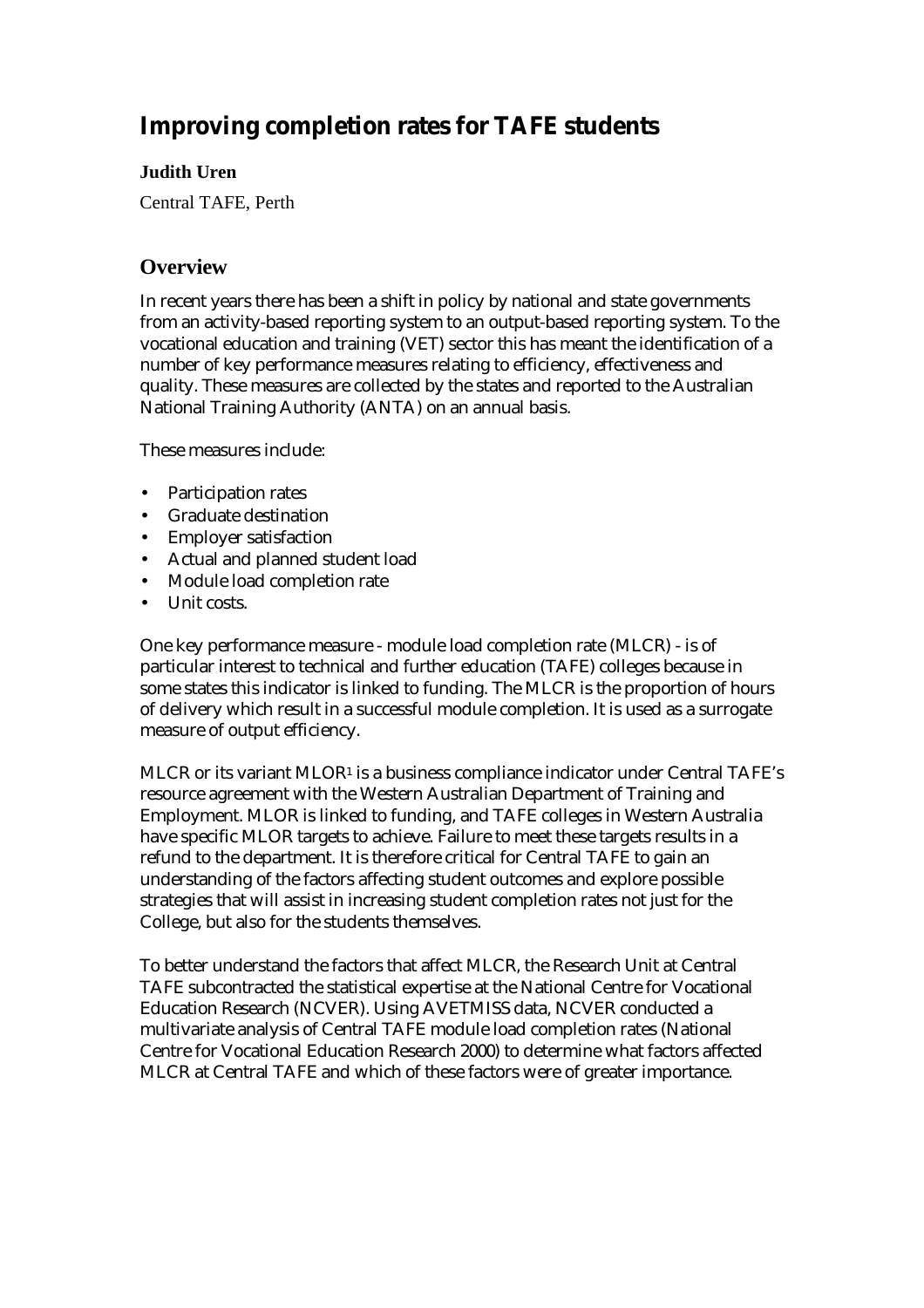### **Summary of multivariate analysis**

In order to make the analysis more accessible, the factors which might predict completion rates of students were broadly identified as falling into three groups. These were:

- Student factors (for example, age, gender of student, country of origin, mode of participation, highest prior education, length of time since leaving school, first time VET, place of residence, socioeconomic level etc).
- College and delivery factors (for example, college size, college location, teacherdirected or self-paced or other delivery mode, number of students enrolled in module).
- Course and program factors (for example, AQF course level and ANTA group, length of module).

### **Results - single factors and pairs of factors**

At the simplest level, very low values of MLCR were associated with:

- Indigenous students; and
- Students undertaking adult literacy and English as a second language (ESL) courses.

This result was supported by a similar study of all Western Australian TAFE Colleges also conducted by NCVER in 1999.2

The analysis also found lower values of MLCR for:

- Younger students and males gender and age have a joint effect;
- Students whose highest education level is year 11 or lower, or is unknown;
- Students studying part-time or as trainees;
- Students with missing demographic information a finding which should not be treated as a trivial one. Missing data precluded a consideration of the effects of main language spoken at home and country of birth for Central College;
- School leavers, students still at school and students undertaking VET for the first time;
- Students undertaking modules in self-paced or correspondence delivery modes; and
- Students undertaking longer courses with many modules, and modules with a large number of enrolments at the campus (these effects are weaker but still observable).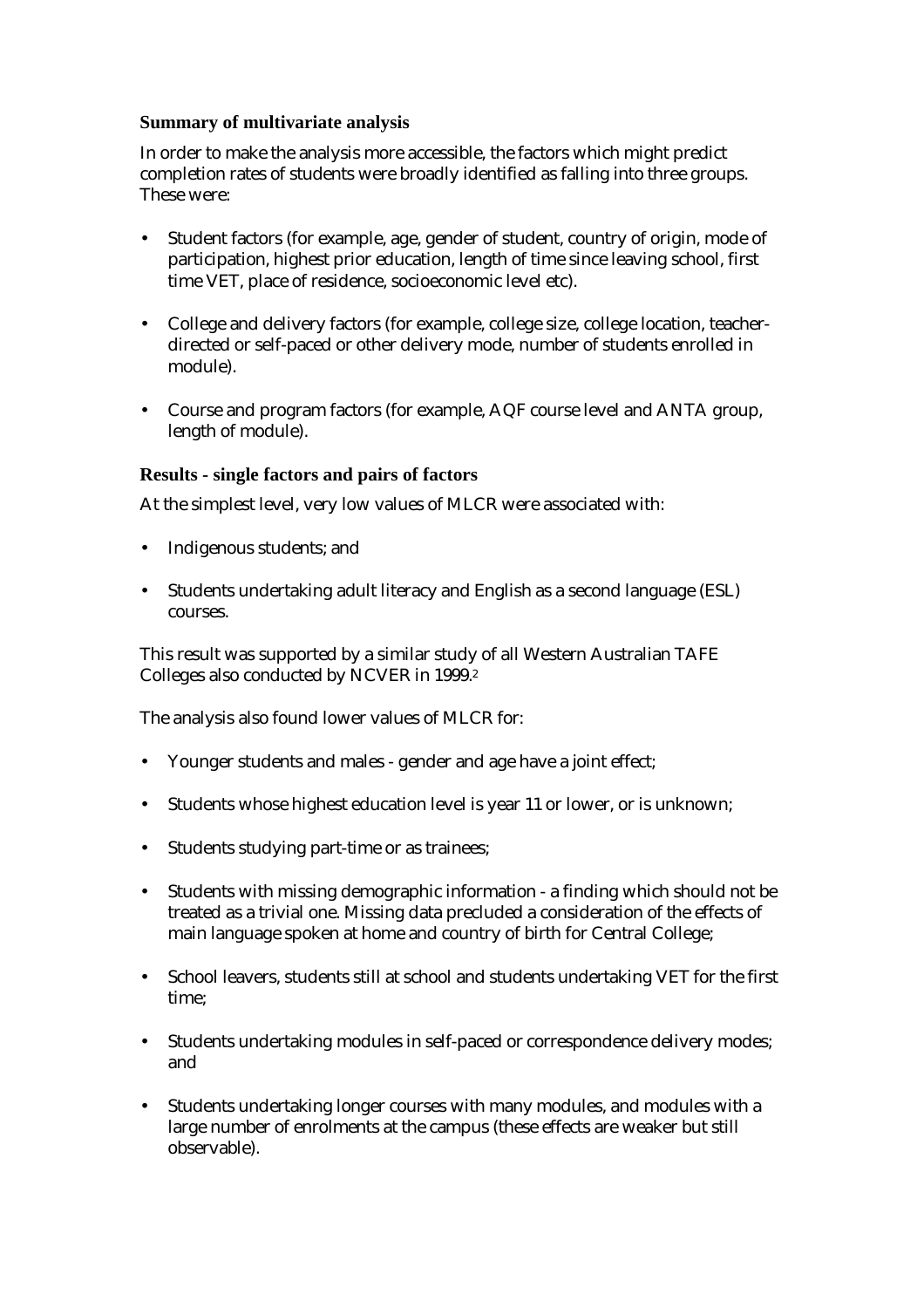The data also highlighted that a large number of students completed less than 5% of the module hours in which they enrolled. These students comprised about 21% of the total in the study group. (Just over 40% of the students completed more than 95% of the hours undertaken.)

For the students who successfully completed less than 5% of the hours undertaken in the study group, the following characteristics were noted:

- They are more likely to be starting VET for the first time;
- They are more likely to be studying part-time or as trainees;
- They are more likely to have unknown demographic data;
- They are more likely to be young males.

## **Results of classification and regression tree (CART) analyses**

A much more sophisticated series of investigations were carried out to attempt to discover more complete patterns of explanation and to rank factors in order of importance. The investigation showed that:

- Highest education level (ranging from year 9 or lower to degree or higher) is the most important factor, followed by mode of participation (apprentice, trainee, full-time and part-time);
- Course level and industry group are generally of medium importance as predictors;
- Other factors (gender, delivery mode, module length, year started in VET) also predicted low module completion.

The overall conclusion is that student factors are slightly more important than program or delivery factors, with:

- Full-time students and apprentices (the latter a very small group at Central College) having a positive effect on MLCR; and
- Part-time students and those with highest education level of year 9 or lower or unknown (particularly the latter) having a negative effect on MLCR.

The purpose of the current research is to build on these findings and examine more closely the individual student, institutional and environmental factors influencing student non-completions and to determine what strategies Central TAFE might introduce in order to improve student retention.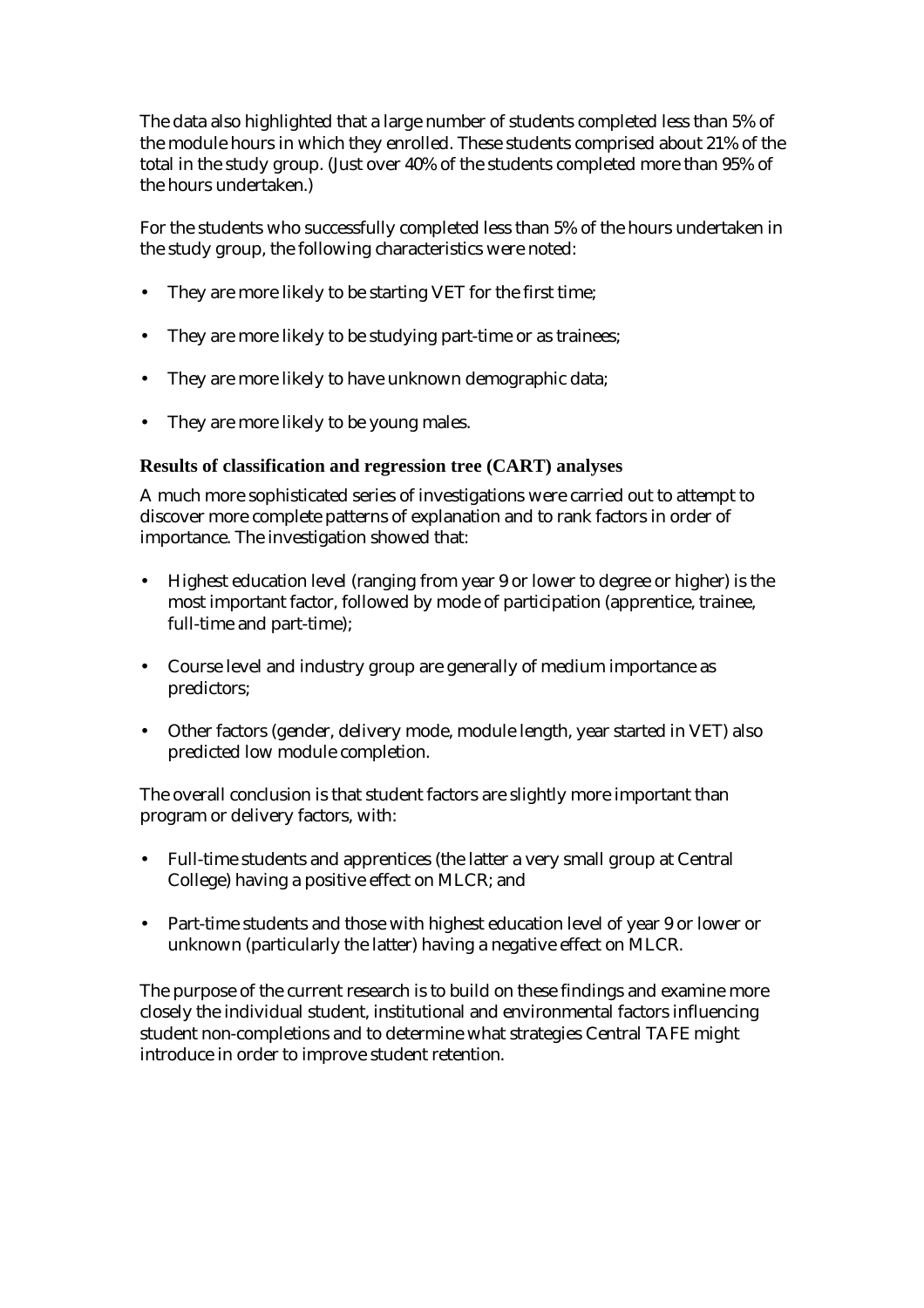# **Improving student retention at central TAFE**

## **Research approach**

The multivariate analysis found that, although Central TAFE had an overall module completion rate of 72%, very few students (approximately 11% of students) actually achieved this. The College rate of 72% was a function of averaging, with just over 40% of students completing more than 95% of the hours in which they enrolled and 21% completing less than 5% of the hours in which they enrolled (National Centre for Vocational Education Research 2000, p 3). Consequently, in order to fully understand the factors which might predict student non-completions, the current research focused on the characteristics of students with very low individual module load completion rates. A sample of students who had completed less than 5% of the module hours in which they enrolled in semester 1 of 2000 were selected and qualitative research was undertaken using a combination of focus groups and indepth telephone interviews. The various focus groups were stratified according to gender, age, mode of participation and highest level of secondary qualification. Students who were from culturally and linguistically diverse (CALD) backgrounds were interviewed individually via telephone.

Eight focus groups were conducted with between 8 and 10 participants. A further 15 individual telephone interviews were conducted.

Simultaneous to this, a self-completion survey was sent to all students enrolled in semester II at Central TAFE who formally withdrew. A total of 338 surveys were issued and 103 student surveys were returned, netting a response rate of 30%. An analysis of the results of this survey is included in this report.

## **The research questions**

What other factors affect MLCR? Which of these factors are of greater importance? What strategies can Central TAFE implement to increase the retention rates of students?

In 2000 the Department of Education, Training and Youth Affairs commissioned a comprehensive literature review on non-completions in VET and higher education (HE) (McInnis et al 2000).3 The authors found that there were relatively clear themes emerging from the literature about the reasons why students discontinue their studies. The authors also noted that there is rarely any single factor or event which will result in a student discontinuing her/his course of study, but more often a combination of reasons will lead to this decision. These reasons are categorised as:

- problems with employment;
- problems with the course:
- health and chance events:
- institutional factors;
- financial problems; and
- family and other commitments.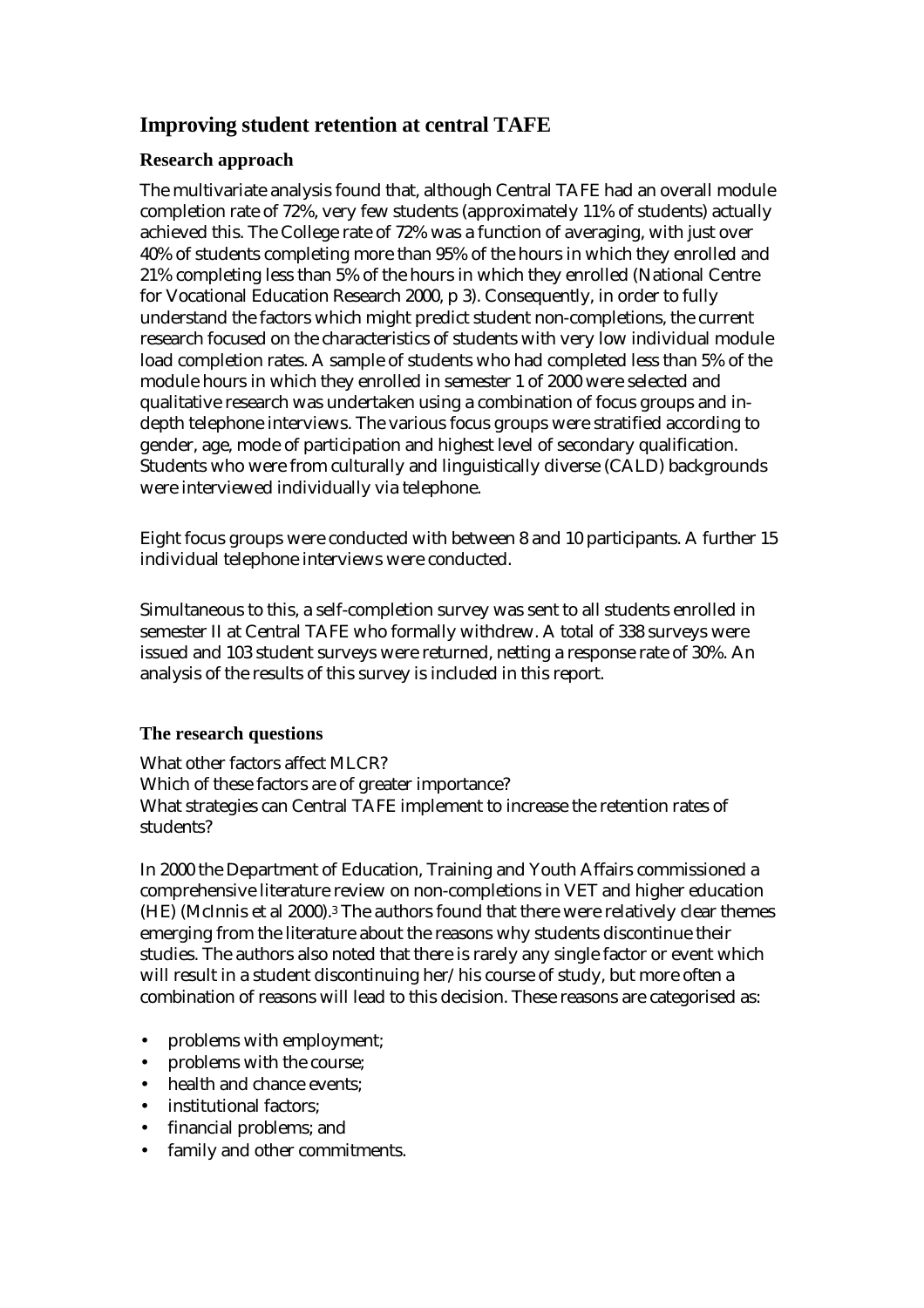Focus group questions, telephone interview questions and survey items were developed around these themes.

#### **Key findings of the focus group sessions and telephone interviews**

The basic structure of focus group questions were to: firstly, understand why students chose Central TAFE and the specific course undertaken; and secondly, to discuss each potential reason for discontinuation and how it may or may not have impacted on their final decision to discontinue their studies.

To maintain consistency, similar sets of questions were asked of participants in the in-depth interviews and participants' responses were recorded verbatim, wherever possible, by the author during the interview.

#### *Choice of institution and course*

The literature review by McInnis et al (2000) identified a number of studies on student non-completion that indicated an association between non-completion or withdrawal and doubt about career choice.

The primary reasons why focus group participants had chosen to study at Central TAFE were related to distance and course availability. Several participants indicated that Central TAFE was the only college that offered the specific course they wished to enrol in. The extent to which students investigated the content and suitability of their course varied. Younger participants, particularly young men, selected the course by its name alone, whereas older participants undertook more advanced decision-making processes. This is consistent with findings by Pascarella and Terenzini (1991), who suggest that there is a clear relationship between age and more advanced level of career decision making. (Note that the selection of the course is strongly correlated with career choice.)

Clearly for some participants, poor course selection and inappropriate reasons for choosing to study at Central TAFE influenced their final decision to withdraw. For these participants, the contrast between their expectations of Central TAFE and their course of study, and the reality they experienced during their first few weeks of attendance, was such that they decided to drop out. Typical responses included:

> I wanted to be a builder so I did Building Studies that was really for guys who wanted to register as a builder, but I didn't know that, no-one told me.

> My career adviser at school said I would be good at Conveyancing, it was really boring not what I thought at all, so I dropped out. (young female)

# *Course-specific issues (quality of teaching experience, choice of study, relevance of program for career plans, work load, academic progress, expectations not met)*

Yorke (1999), in his study of undergraduate non-completions in higher education in England, noted that the impact of a poor quality student experience was a key feature of decisions to discontinue studying. The second series of questions revolved around these issues: quality of teaching experience, choice of study, academic progress, course content etc.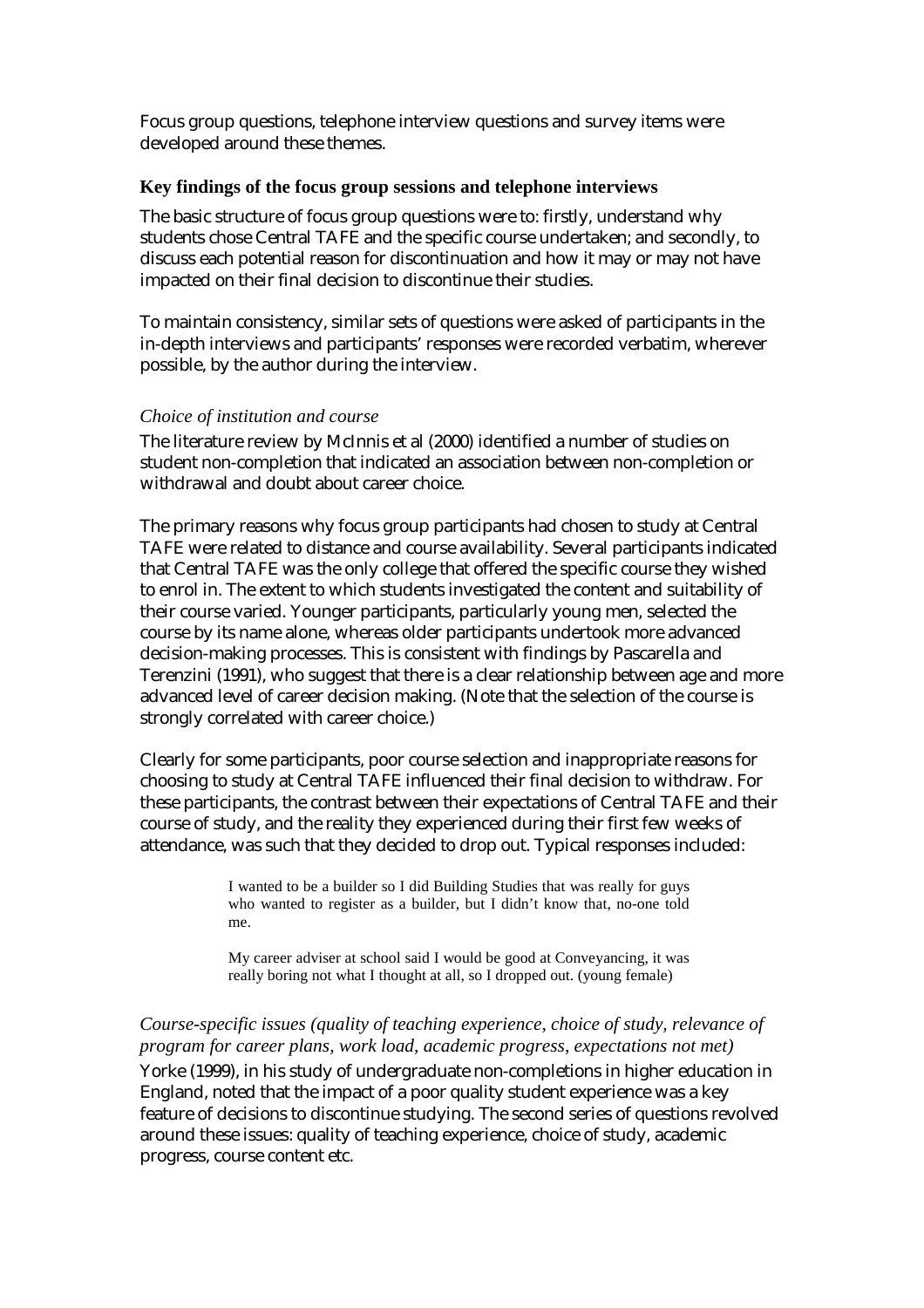The quality of teaching is of particular concern to Central TAFE and an obvious area in which to focus for improvement.

Overall there was a clear distinction between the expectations that younger and older participants had of their specific course of study at Central TAFE. Generally younger participants were more likely to be critical of their lecturers' preparedness for classes. Older participants tended to be critical of their lecturers' style of teaching and the way in which their course was delivered. The participants' feedback overall indicated that there is a large variation in the quality of interaction participants had with lecturers and other staff.

Participants who had been attending a course of study part-time, at Central TAFE, were more likely to be critical of the supportiveness of staff other than their lecturers. It is interesting to note that no other participants specifically commented on staff other than their lecturers, in a negative or positive sense. It seems part-time students were more likely than full-time students to notice the lack of support by staff other than lecturing staff.

Generally, participants perceived the amount of work in their course of study as acceptable. More participants had problems with the course content not living up to their expectations or being more difficult than they originally thought it would be. Those participants who found the course workload did not meet their expectations, in terms of the amount and content of the course work, were more likely to be in the younger age categories and/or from a CALD background.

Participants studying part-time were particularly critical of the speed in which the work was covered for each class. They perceived they were not getting quality time with their lecturers and value for money from the course when compared to students studying a full-time load.

> Once a week was not enough time. We had a lot to do in the time. Need to give more time to do learning, class time goes by quickly. [Accounting]

> Yes [more than expected], the out of class workload definitely. It was too fast, lots to cover in each class. [Multimedia]

#### *Impact of personal issues (health, financial, family commitments)*

The literature review (McInnis et al 2000) indicates that separating personal issues out from other issues can be misleading, as it is unusual for students to cite only one reason for their discontinuation, and it is often difficult to determine where institutional responsibility lies. McInnis and associates use the following example to demonstrate this;

> making the wrong course choices may be attributed to the poor quality of information provided to prospective students, or lack of career counselling. On the other hand, students can simply ignore expert advice … (p 33)

The next series of questions in the focus groups served to explore personal issues associated with health, peer influence, family/work commitments and financial issues.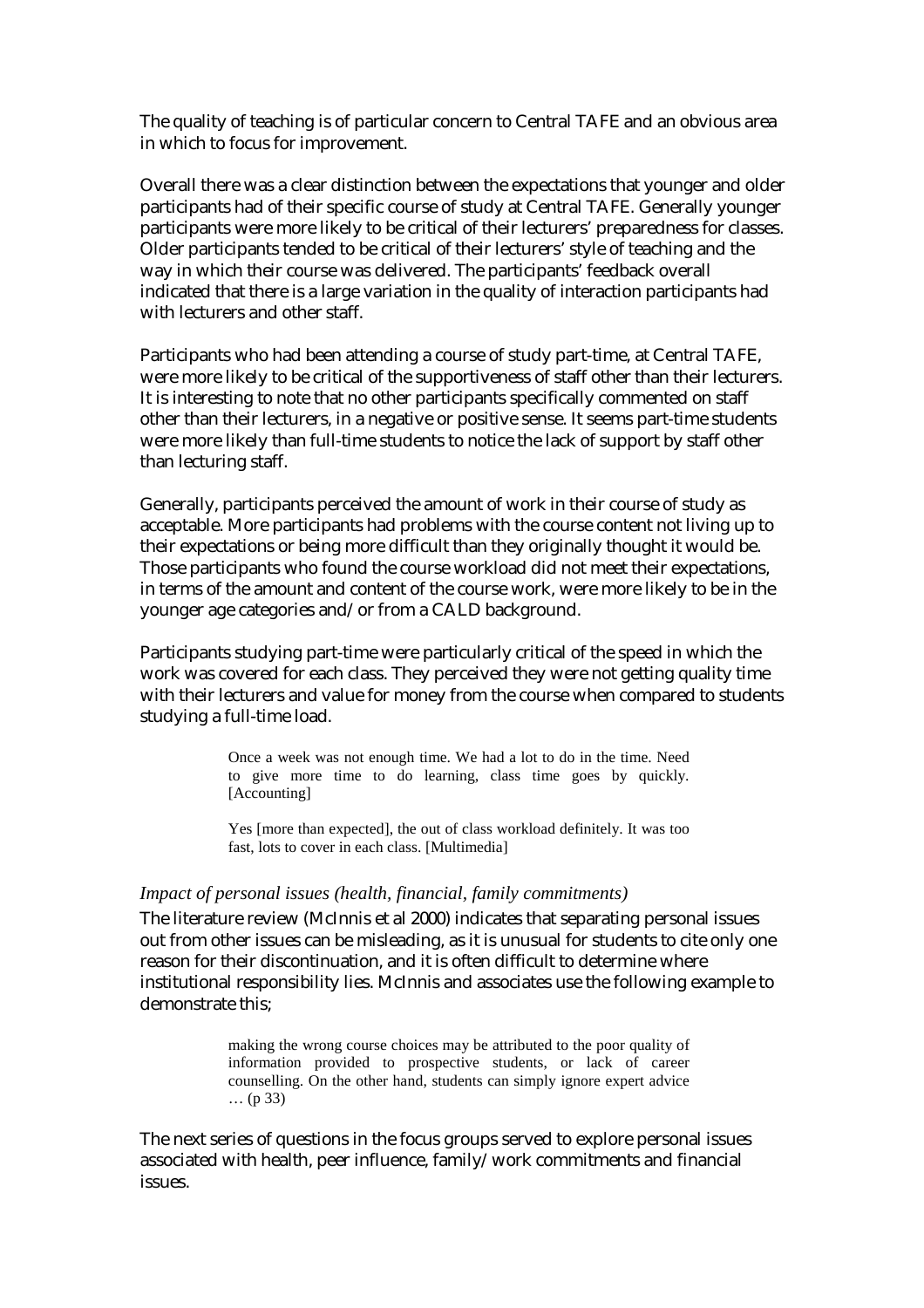From the focus groups it became clear that personal issues influenced students' ability and motivation to continue studying.

For most participants, family and friends were a minor distraction and more of a support than a burden. However, for younger participants, particularly young men, friends and even peers from their course of study had a negative impact on their attendance. The following comments, all made by younger participants, illustrate this point.

> I had 15 friends all doing a different class. I had a 4 hour break but they had a 2 hour, and I would drag them to the pub.

> My family was supportive but my friends were always saying skip class, see a movie. We were all studying the same course.

> I'm 17, obviously I would rather have fun than study, I wasn't going to say no.

A few participants also admitted that family commitments had impacted on their ability to focus on their course of study. This was particularly the case with part-time and older participants. They commented:

> You would work all day, have the course happening and you need to spend time with it, and you have other commitments like sport and your family. You are just running out of time and need 20 more hours a week to make that happen.

The next series of questions related to participants' financial circumstances and work commitments. Responses here varied considerably, and it become clear that different participants had different socioeconomic backgrounds. Most younger participants did not work while they were studying and received assistance from the government and/or their families. The following comments made by younger participants illustrate this.

> It's hard for people who are independent and don't live at home and have to support themselves. The only way you can get through it is if your parents pay for it or if the government funds you but it's still not enough.

Overall, it seemed older participants, and/or those enrolled part-time in their course of study, were more likely to drop their studies due to financial strain, work commitments or both.

The most common concern for participants with regard to finances was the lack of information about additional materials required for their course of study and the cost of purchasing these. Some participants did not feel the cost of the course was particularly high but they did have some reservations about where their fees went, as they had experienced situations where equipment and materials were lacking. Participants indicated that they wanted to know the full cost of their course up front.

The majority of participants worked in some capacity. Of these participants, those working in full-time positions were more likely to have their work commitments clash with their study commitments. Further, some participants from CALD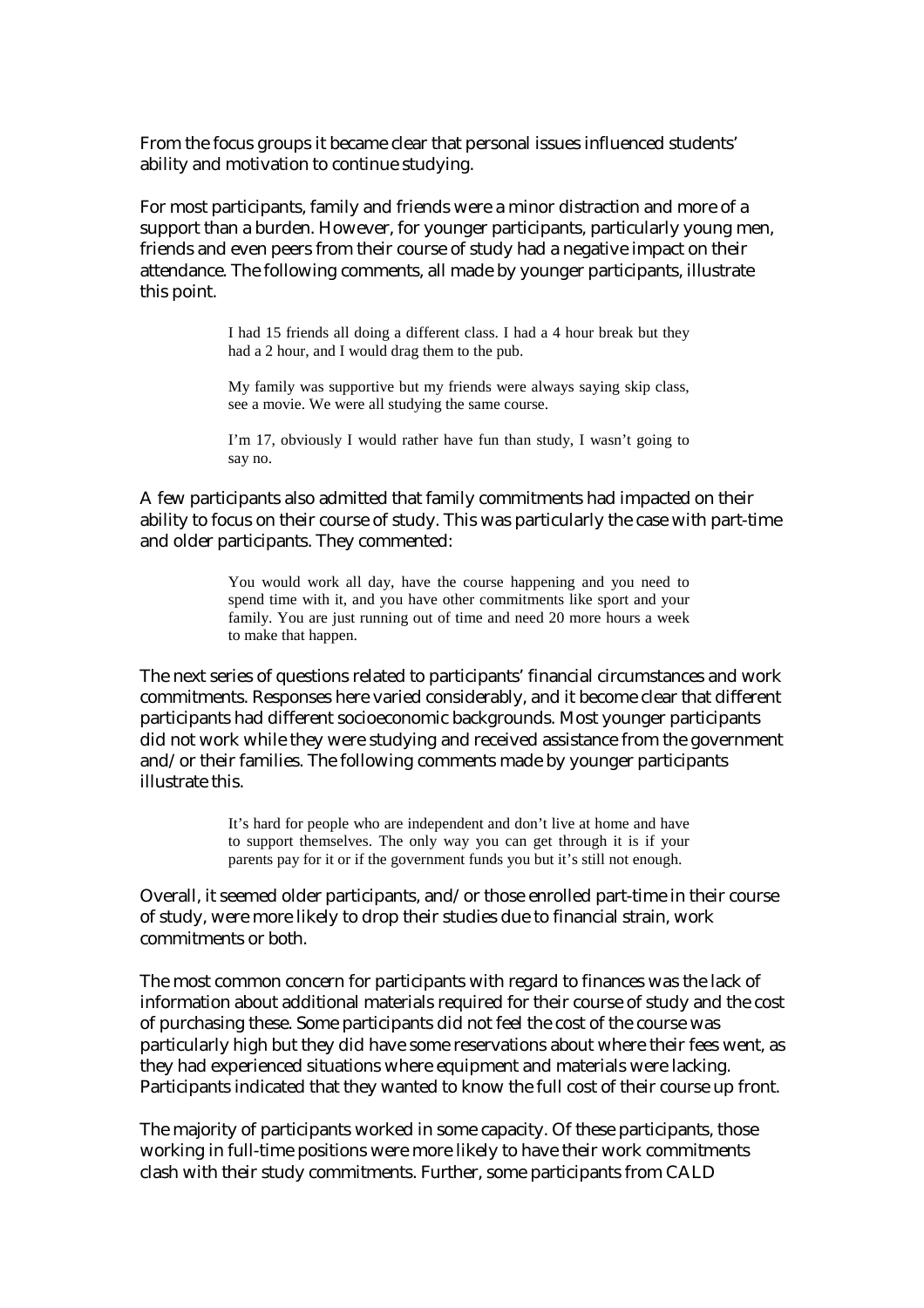backgrounds indicated they worked long hours prior to attending their classes. The following comments made by these participants demonstrated this.

> I had two jobs then. One early in morning and then another job after. Sometimes I had 13 hours a day. It was very tiring and sometimes it was hard to work in class.

Participants with children were more likely to choose their work over study, as obviously they needed to financially support their family. Interestingly, most working participants had not informed their employer about their studies at Central TAFE.

Few working participants were in professions or jobs that were directly related to their studies. In fact, most working participants had jobs which were not at all related to their Central TAFE studies, and their reasons for doing the course of study was to change their career.

#### *Institutional factors (student services, campus environment)*

Work by Anderson (1999) highlights the role performed by student services in facilitating and enhancing student participation and retention in TAFE programs. Although Anderson also makes it clear that there is no single 'client perspective' on student services and amenities, it is interesting to examine the impact these services had on the participants in the focus groups.

Information gathered relating to satisfaction with the student services overall was limited. Several participants acknowledged that they had not been at Central TAFE long enough to comment on the overall student services. Others indicated they felt all their needs were taken into account. Of the few participants who could provide some feedback, this is typical of the comments.

> It seems like there's far too many people crammed into classrooms, I would have been struggling to find a seat. I think there's about two and a half times the number there should be in each class. But they said it would have been okay the next semester because it would go down because people drop out.

In terms of involvement in 'student life', this was very much a full-time student issue. Participants who had been enrolled part time did not expect or even want to be involved in the student life on campus, but simply attended their classes and went home again.

From the general discussion on Central TAFE's physical surroundings, the focus moved on to orientating oneself around the campus. Once again, there was a mixed reaction in relation to finding classrooms and service facilities at Central TAFE campuses.

Orientation students to the College campus was a rare event for participants, with only a very few students either aware of or participating in an orientation program. Whilst this issue wasn't critical to students, full-time students indicated that it would be a useful exercise and assist with 'connecting' with the campus and college and alleviate considerable frustration at having to ask for help from staff and students.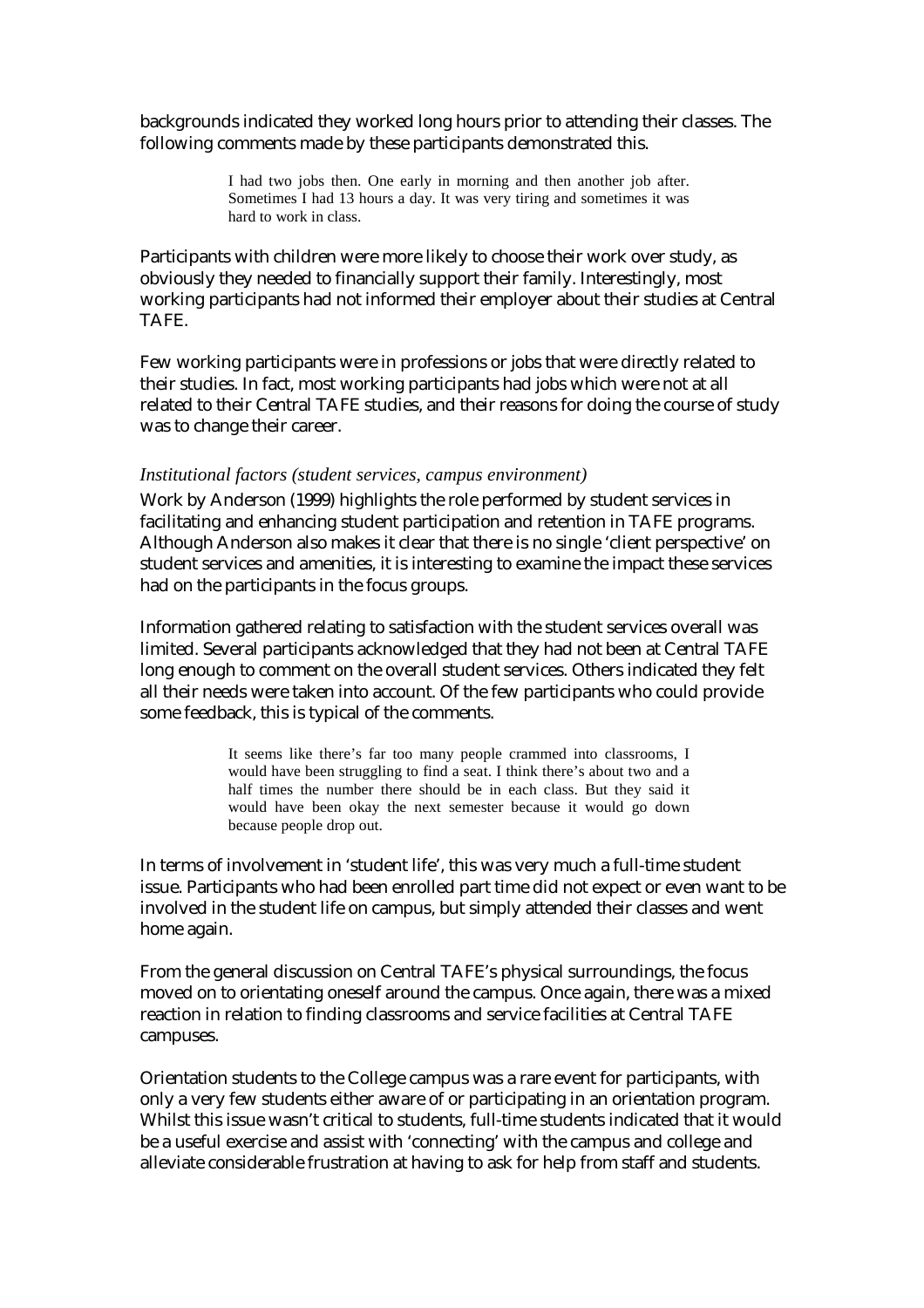Participants were also asked whether they thought about seeking advice from a lecturer/administrative staff member or student counsellor when they were considering discontinuing their course. Young females were not averse to talking to someone; many thought it would have been a good idea. Young male participants never considered seeking advice. They just left.

> [Hesitantly] It didn't really cost me that much to walk away. (young male)

> Yes, that would have been good. A lot of them [young students] were tossing and turning about what they should do with their lives, they could use those services. (Older female)

#### Telephone interview participants were more candid in their responses and made the following comments.

No, I didn't know who to go to. I didn't feel comfortable with them [lecturers]. (CALD female)

No, I didn't. I just think about it myself. Can I do it, if I work during the daytime? Forget it! I don't pick up the book, hard to find the time to study and with class only once a week I forget. When I work all day I am so tired and it is very difficult to adjust time, you know? (CALD male)

#### **Factors influencing final decision to withdraw**

Participants were asked individually to rank the importance of the specific issues discussed in the focus groups regarding their final reason for withdrawal. Participants rated the variables on a scale of 1-10, where 1 was the greatest influence and 10 the least influence.

(It should be noted that the sample size is small (n=83) and therefore only indicative.)

- Over a quarter (29%) of participants rated 'lack of motivation' as '1' and overall this was the variable considered to be of highest importance when compared to the ratings for other variables. Motivation was influenced by other factors which are listed below.
- 'Course content' (26%) and 'financial circumstances' (19%) were the next highest.
- The variable which overall received a rating of the lowest importance was 'TAFE Campus environment'.

It appears from the focus group discussions that the primary reason for participants' withdrawal from Central TAFE was declining personal motivation and lessened commitment to class attendance and to completing their course of study. The factors that influenced personal motivation varied considerably between participants.

In general, younger participants were affected by the gap between their expectations and the reality of attending the course as well as a lack of clarity in terms of their personal goals. For participants from a CALD background, factors such as work commitments and/or financial strain lead to their final withdrawal. These participants also had unclear goals.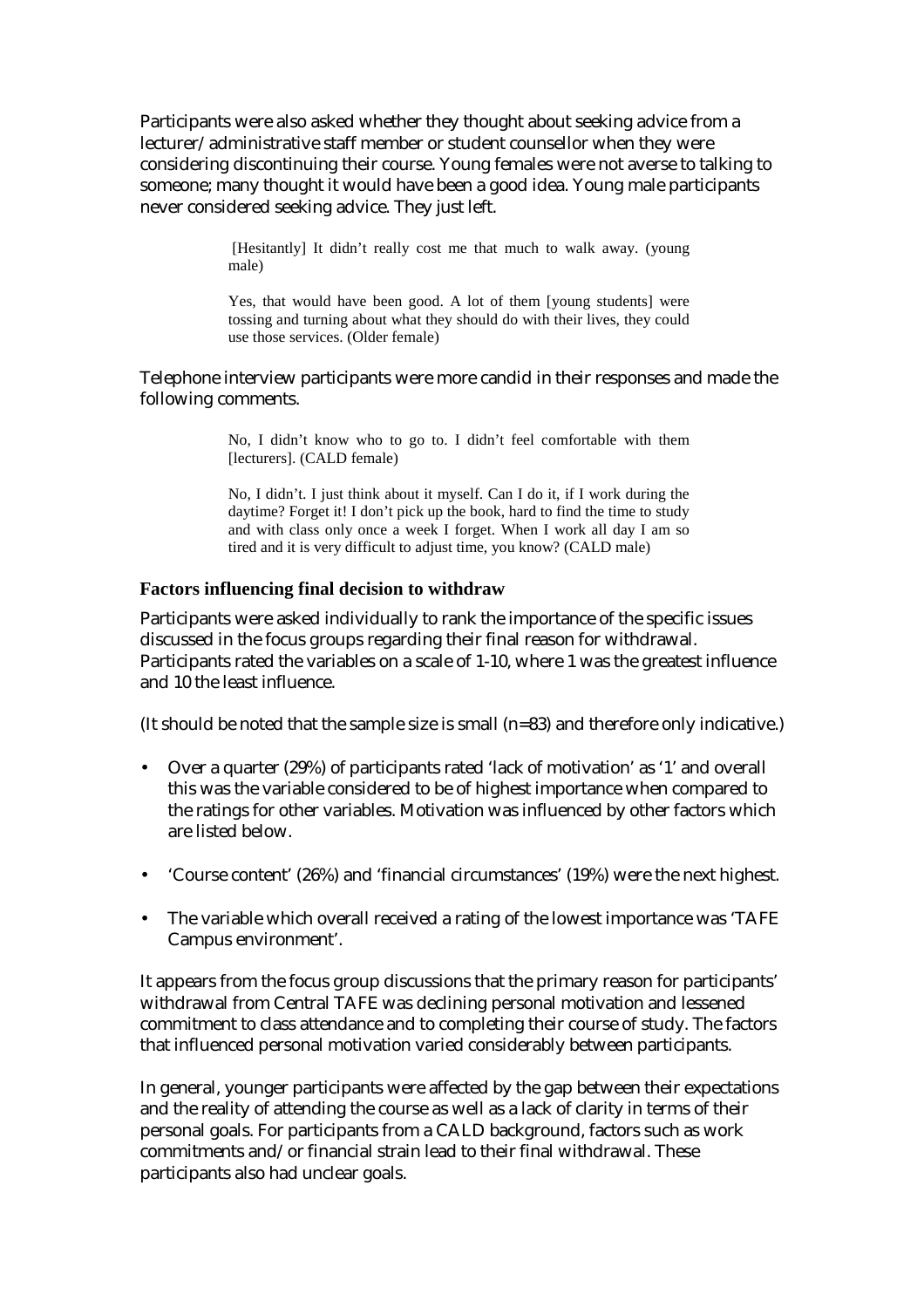Further, a few participants from CALD backgrounds could not keep up with their course of study as they found the language hard to grasp and they quickly fell behind.

Finally, part-time participants commonly commented on their dissatisfaction with their course of study, the content and way it was taught. However, of all the subgroups in the research project, part-time participants were the most varied in relation to their final reasons for withdrawing from Central TAFE.

To complete the focus group session, students were asked about how they indicated to the College they had withdrawn. These series of questions would assist the College in determining the warning signs for which it should be alert, in order to initiate intervention strategies.

The type of withdrawal participants underwent were equally divided into informal and formal withdrawal. That is, some participants had just stopped going to their classes, whilst others officially withdrew as soon as they had decided. Others had stopped going for quite some time and had then decided to complete the withdrawal forms. The following comments illustrate the types of withdrawal participants made from Central TAFE.

> I spoke to someone they said if you're not happy and can't keep up then you have to repeat. With that attitude I left.

> I started skipping classes and thought I may as well withdraw to get my money back.

> I consciously withdrew, kept thinking of going back part-time but I forgot to re-enrol. I just decided, oh well. I wasn't passing anyway so I figured I may as well not re-enrol.

> Yeah, I went in and asked what to do. They said 'fill this out' and then gave me half my money back.

No I just didn't turn up. I hope I didn't cause any problems.

I stopped going and then filled in a form eventually.

Just stopped going. Well I had missed a few so it became easier to just keep missing them.

I was thinking about it for about a week. Then I went and filled in the forms.

At the beginning I just stopped but then I went in to withdraw, to make it official.

The majority of participants still had plans to study again at some point in the near future and many of the younger participants had actually enrolled in another course. Those participants who were now working full-time acknowledged that they may continue studying. Participants clearly specified they would use the benefit of hindsight if they did go back, making sure they were more proactive about their studies and how it would fit into their everyday lives. Several younger participants acknowledged they would be more mature when they studied next time and they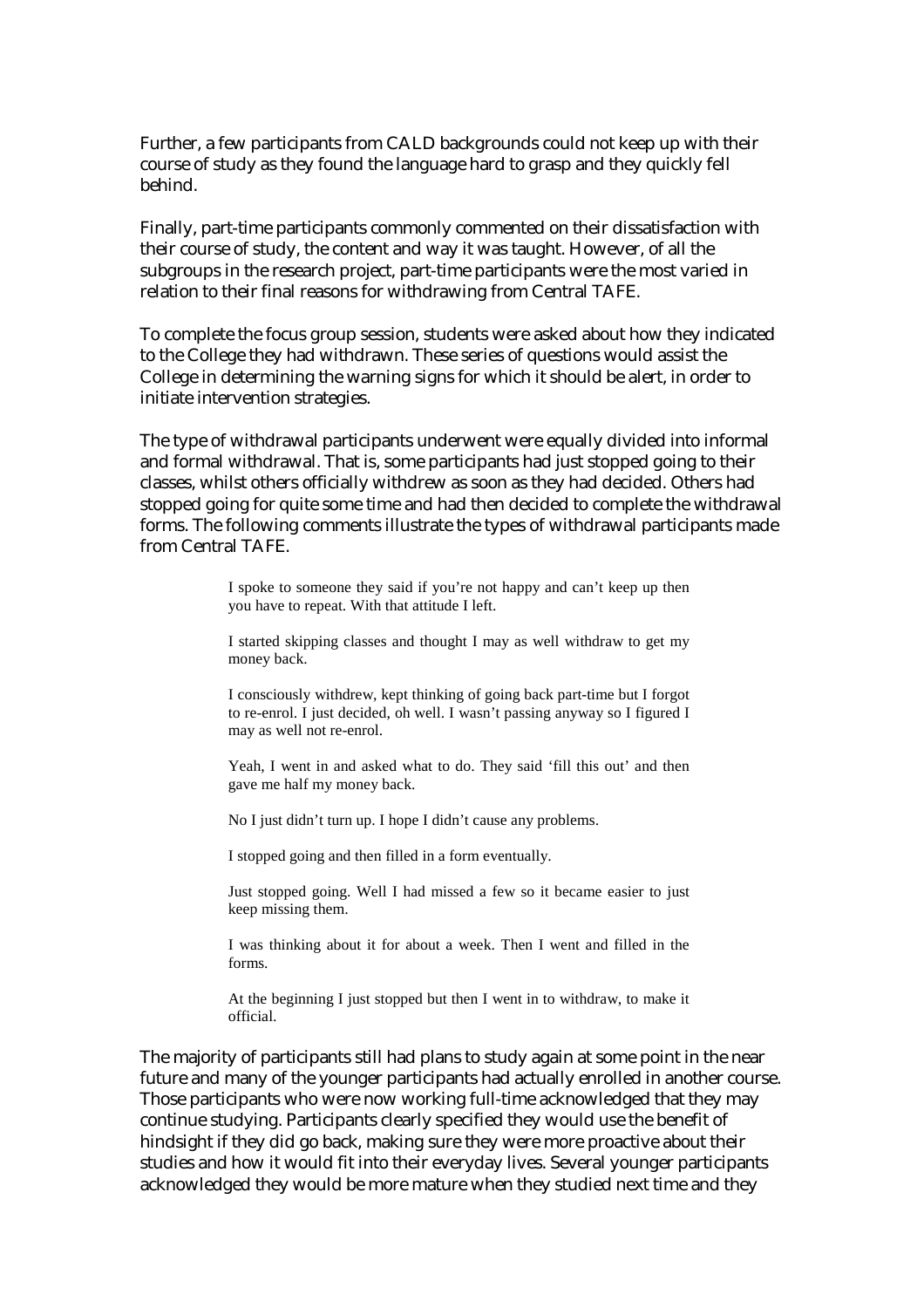would have clearer objectives in mind. For a couple of young participants, their experience at Central TAFE had made them realise they required more secondary school education or that they would prefer to study at university.

## **Key findings of the survey of withdrawing students**

The focus group and telephone interviews focused on the specific sample of students who had poor module completion rates – ie completed less than 5% of the modules in which they had enrolled in semester 1, 2000. It was also decided to examine the reasons for students' formal withdrawal in semester 2 as a comparison. A selfcompletion questionnaire was sent to students within one week of formally withdrawing from their course of study. 383 students formally withdrew from Central TAFE during semester 2, 2000. All of these former students were sent the self-completion questionnaire/survey. A total of 103 surveys were returned, with a response rate of 26%.

The survey comprised of a series of statements around these key themes:

- choice of study and career plans
- the teaching experience, content and workload
- equipment and facilities
- student services
- finances
- health, transport difficulties.

Withdrawing students were asked to rate each statement on a scale of 1-3, to indicate the extent to which the statement reflected their reasons for leaving. A rating of 1 indicated that the statement was not a reason for withdrawing, and a rating of 3 was a major reason for withdrawing.

Students also had the opportunity to identify the single most important reason why they had withdrawn. This component of the survey provided the most insight. All but two respondents answered this question.

#### *Demographics of students who withdrew*

## **Gender**

Female - 59% Male - 41%

## **Age**

There was a relatively even spread across the age groups between 15 and 50.

#### **Enrolment status**

Full-time - 30% Part-time - 61.6% External - 5.7%

## **Year of enrolment**

87% of students were in their first year and 68.6% of students were in their first semester.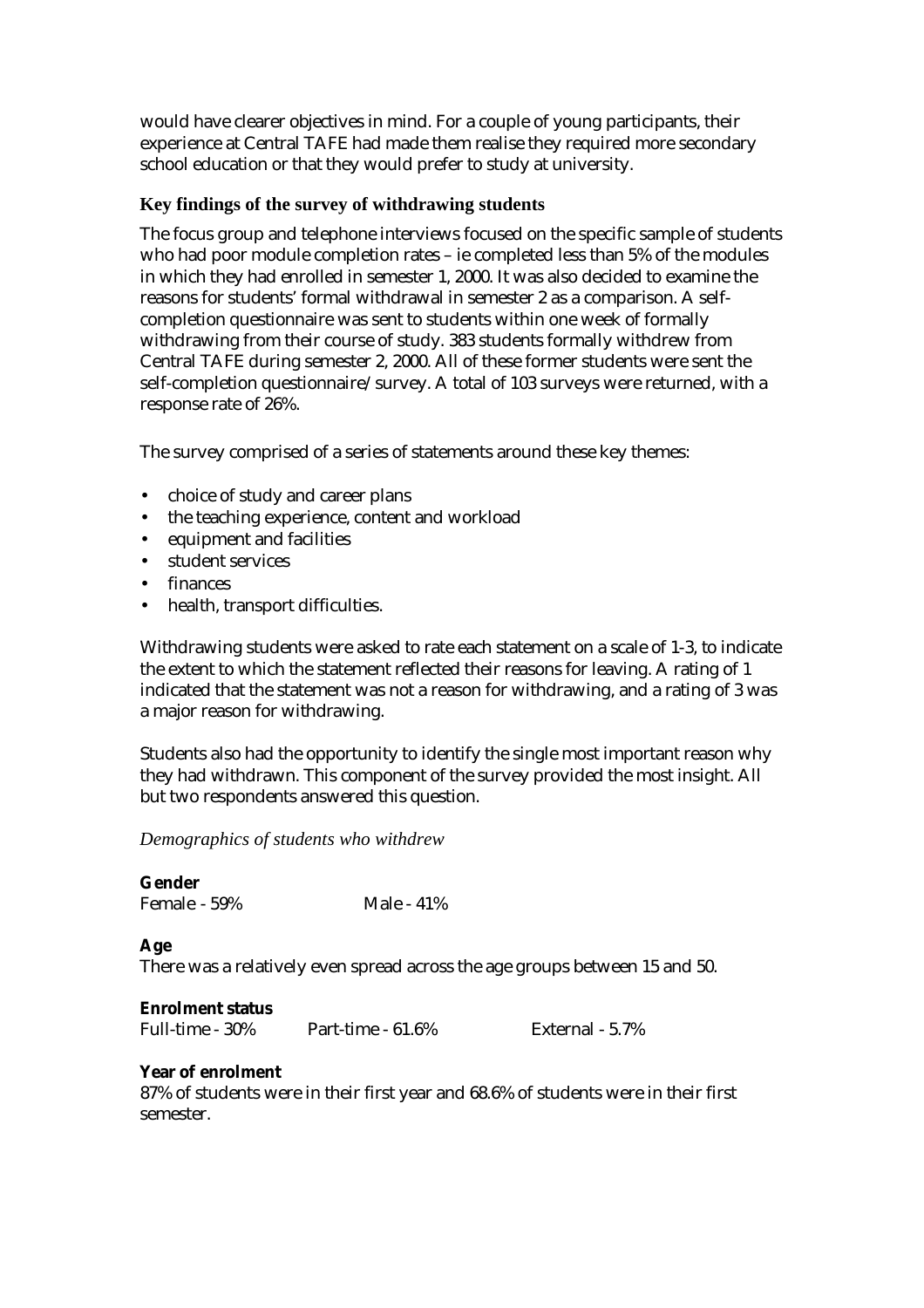#### **Figure 1:** Employment status at time of enrolment



**Employment Status at the TIme of enrolment**

A large proportion of the withdrawing students were unemployed. The majority of these students where in the age group 40 and over. In this age group, 54% of respondents were unemployed, and in the 35-39 age group, 45.5% of respondents were unemployed. The 15-19 age group also had high levels of unemployment (45.8%).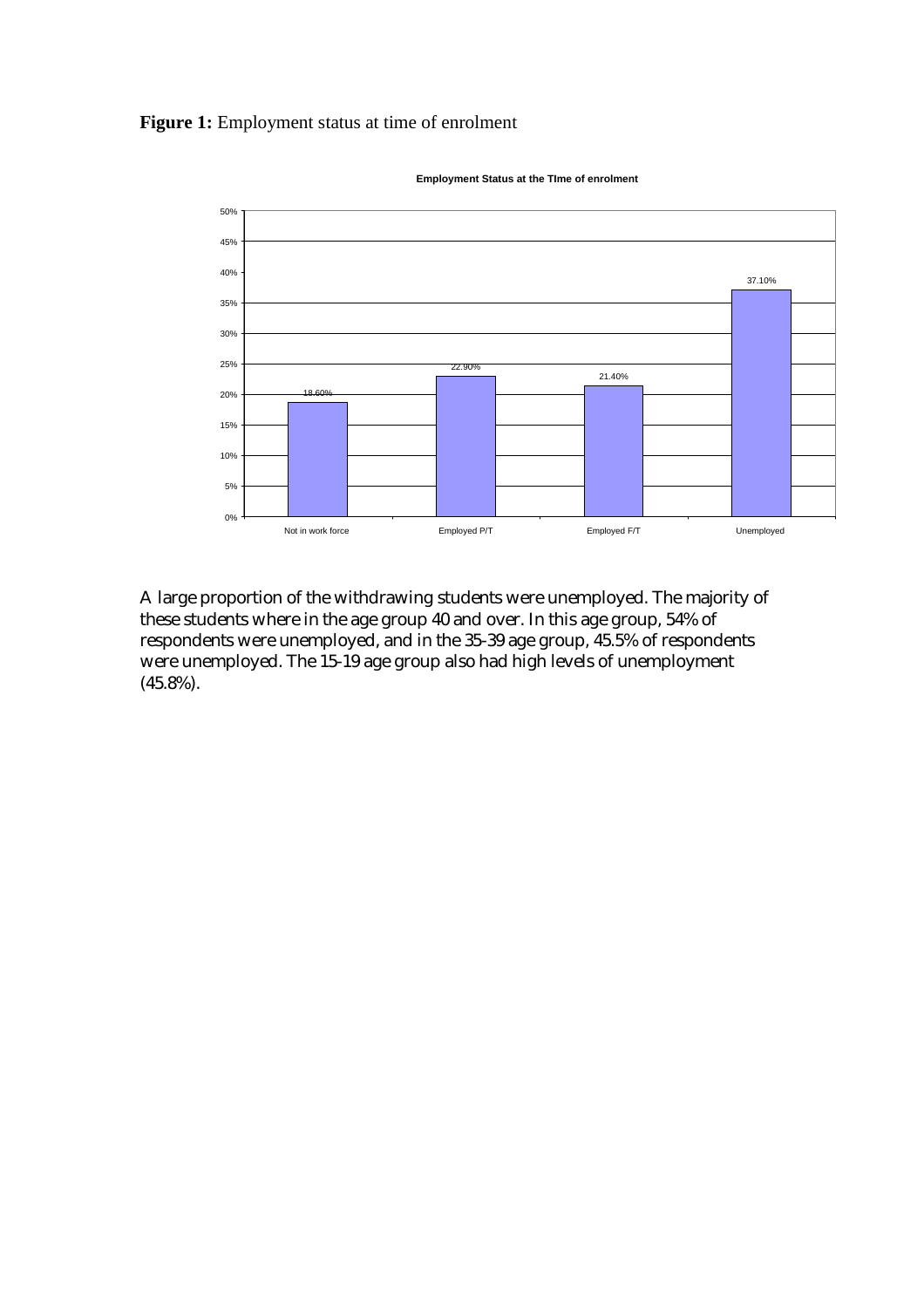**Figure 2:** Relationship of area of employment to area of studies



**If you are currently employed, is your work related to your studies at Central TAFE**

Of those respondents who indicated that they were employed, a high proportion were working in industries not related to their course of study. This was further broken down by age. As expected, the highest proportion of these were in the 15-19 age group (75%). It is reasonable to expect that this age group would be working in either the retail or hospitality industry on a casual basis. However, the age groups 25-29 and 30-35 also had a high proportion of respondents who worked in areas totally unrelated to their studies. This would indicate that they were changing careers.

## *The major reasons for withdrawing*

The following statements received a rating of 'a major reason for withdrawing' by respondents:

- My career plans have changed since I enrolled in the course (course did not live up to my expectations) (18.8%)
- I accepted a place at an alternative training provider (17.2%)
- I accepted a full-time job (15.6%)
- I could not find time to study (11.3%)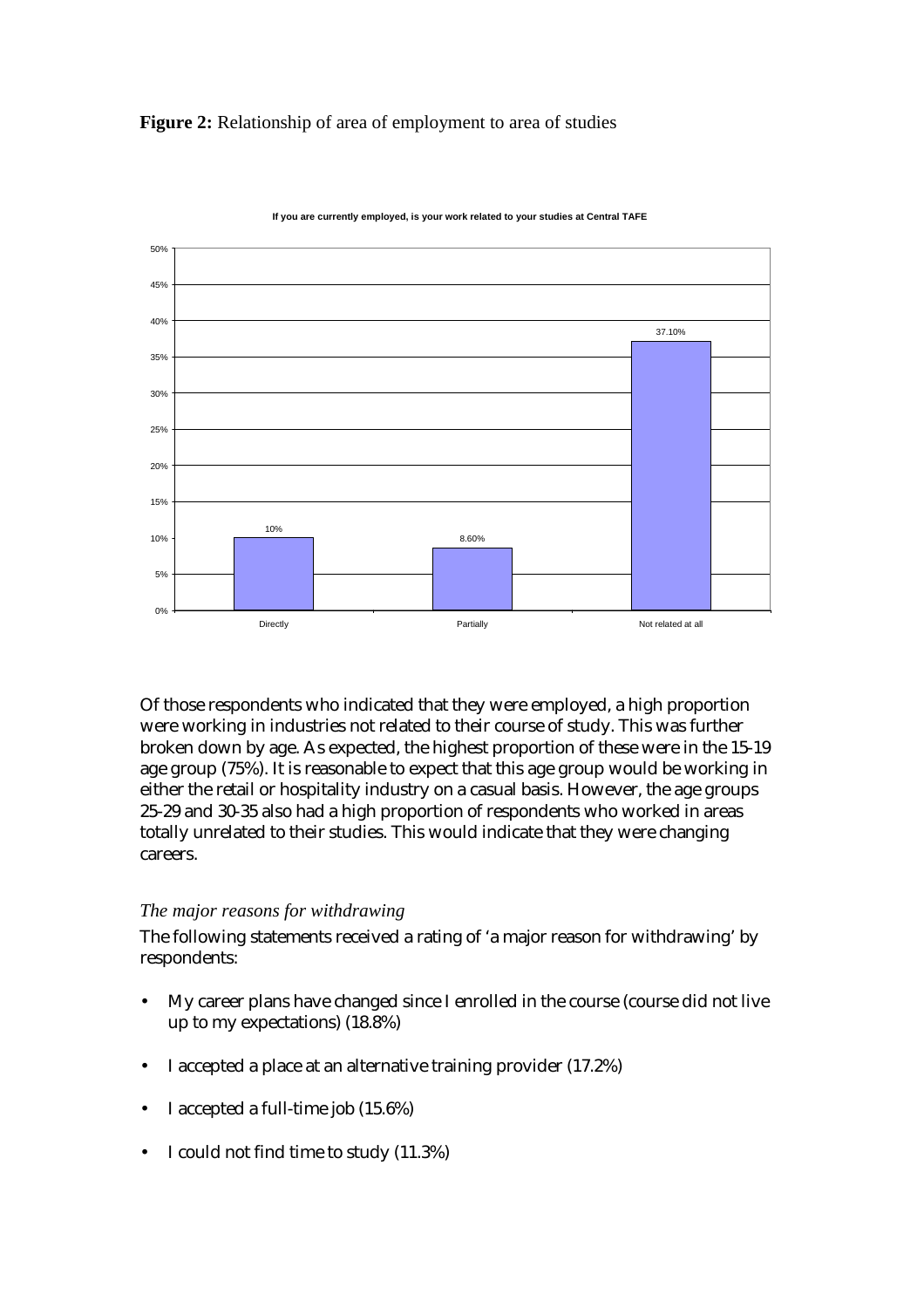• I had difficulty with the workload (11.1%).

## *The main reasons by age and mode of study*

To provide a more meaningful analysis, the data was extracted by age and mode of study. Alternative data extraction using other 'at risk' characteristics was not possible because of the small sample sizes. For example, males made up 41% of the number of students who formally withdrew, however, only a small proportion (24%) of these males completed the survey.

### **Full-time students age 15-24** (25% of respondents)

The following statements were rated by respondents in this category as the 'major reason' for withdrawal:

- My career plans have changed since I enrolled in the course (course did not live up to my expectations) (33.3%)
- I was bored with my class (delivery and content was not made interesting) (33.3%)
- I accepted a place at an alternative institution (23.8%).

### **Full-time students age < 25** (14% of respondents)

The following statements were rated by respondents in this category as the 'major reason' for withdrawal:

- I was enrolled in more hours than I could handle (27.3%)
- I ran out of money and had to work more hours (18.2%)
- The adjustment of studying at Central TAFE was more difficult than I expected (18.2%).

#### **Part-time students age 15-24** (15% of respondents)

The following statements were rated by respondents in this category as the 'major reason' for withdrawal:

- I needed a break from study (36.4%)
- I accepted a place at an alternative institution (23.8%)
- My career plans have changed since I enrolled in the course (course did not live up to my expectations) (18.2%).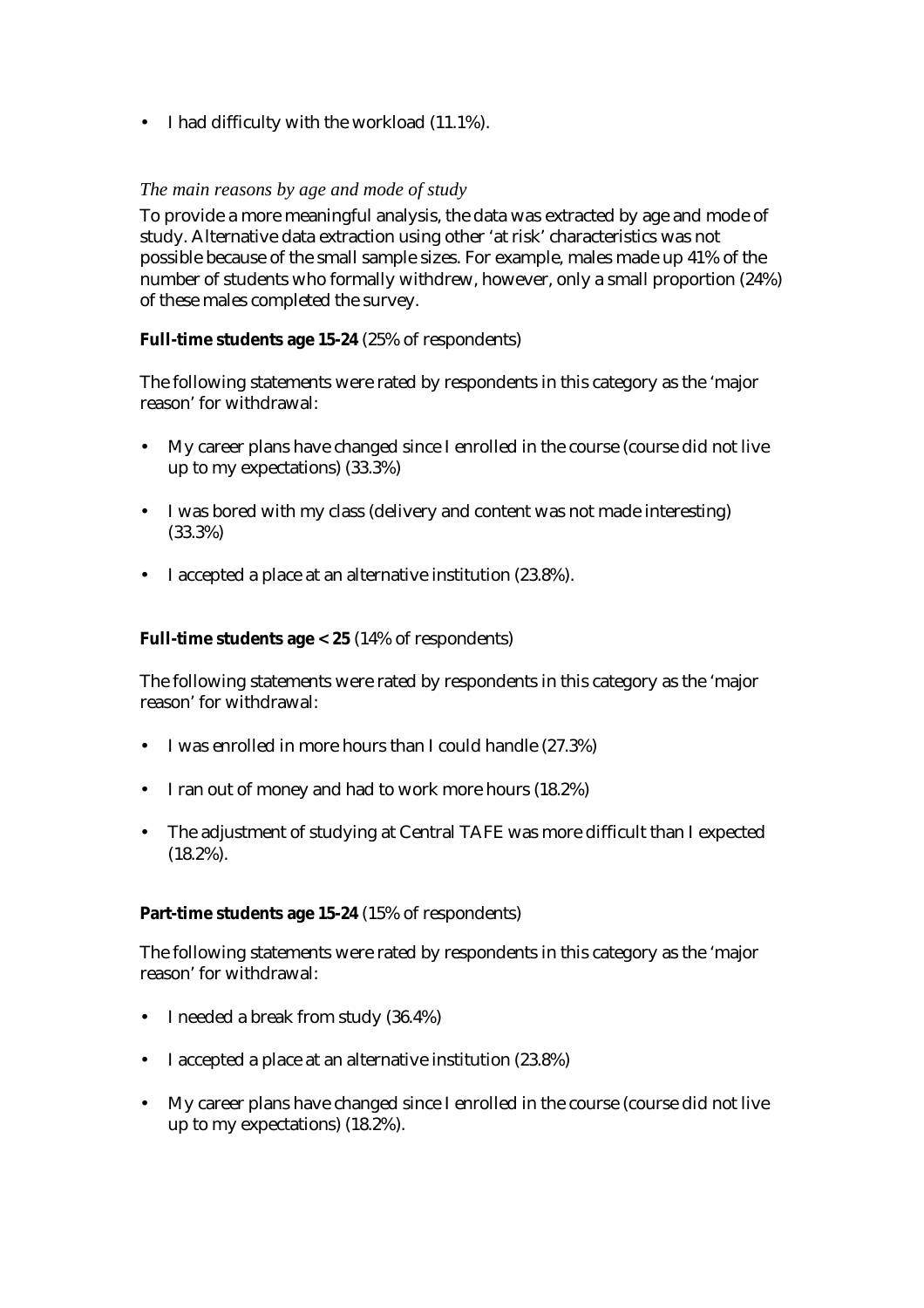## **Part-time students age < 25** (46% of respondents)

The following statements were rated by respondents in this category as the 'major reason' for withdrawal:

- My career plans have changed since I enrolled in the course (course did not live up to my expectations) (19.4%)
- I accepted a full-time job (16.7%)
- I couldn't fit in the study (14.3%)
- I needed a course which offered more flexible ways of learning (13.9%)
- I had difficulty keeping up with the workload (11.1%).

Comments from respondents varied considerably. Younger full-time respondents were in two camps: those who were unsure about 'what they wanted to do' and were bored with classes; and those that wanted to attend an alternative institution. The alternative institution was generally university and not TAFE.

Full-time respondents over 25 years of age generally did not live with their family, therefore issues such as financial hardship and health factors featured strongly in their comments. Other issues such as poor study habits were mentioned. Comments like 'unprepared for the learning battle' summed up the verbatim comments.

Interestingly enough a number of the respondents in the part-time 15-24 age group were also studying at university and found the combined workload was too great. The remainder were finishing off modules they had missed or had withdrawn from previously.

Part-time older respondents had the most varied responses, including: workload, issues with the quality of the teaching experience, inflexibility of the course, poor access to resources to assist with study, not enough information prior to enrolment, and cost of books and materials.

It would appear from the responses to the survey, the focus groups and the telephone interview that the reasons for non-completion are fairly consistent, and therefore strategies to improve student retention would have wide appeal.

# **Conclusion**

Student non-completion at Central TAFE is an issue for the College in terms of student perceptions of Central TAFE as well as from a funding perspective. In the broader Perth marketplace, which includes Central TAFE, reputation and word of mouth influence institutional choice. Negative experiences at Central TAFE which influence students to withdraw from their course of study need to be addressed as a matter of priority.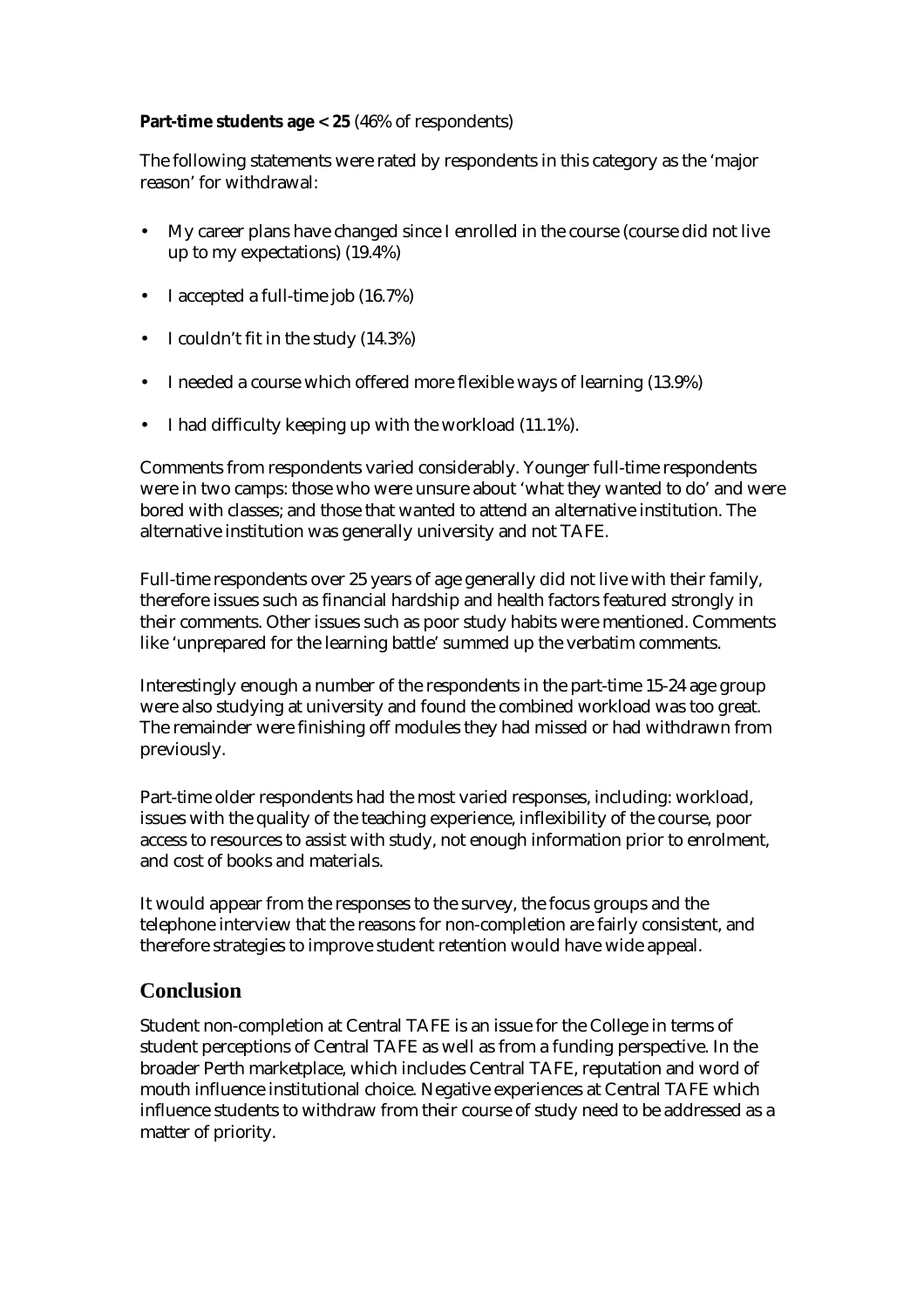Since the introduction of the Western Australian Vocational Education and Training Act (1996) (which effectively gave the TAFE colleges autonomy), Central TAFE has embarked on an aggressive marketing campaign to clearly differentiate itself from other TAFE colleges in the marketplace. This campaign has been successful in consistently achieving enrolment targets, particularly in the latter years. However, now the issue of how to retain students is of prime concern. It may even be that Central TAFE's marketing has been too successful and is attracting a market segment of people who are not committed to fulfilling the final goal of completing their course of study or who are unsure about what their aims/goals might be.

Based on the findings of this research project and the available literature, individual motivation or commitment was found to be the primary influence for students withdrawing from their course of study. Further, the findings suggest that an individual's motivation can be influenced by a number of factors. Central TAFE can provide assistance to positively influence student outcomes.

From an institutional or course point of view, it is inevitable that some students will not finish a course of study, for a wide range of possible reasons. Nevertheless, it is the responsibility of an institution to attempt keep non-completion to a minimum.

McInnis et al (2000) dedicate a chapter on reviewing a range of strategies in use to assist both higher education and VET to reduce the number of non-completions. However, they also point out that there has been very little independent and systematic evaluative research undertaken to assess the relative effectiveness of these strategies.

Evidence presented in the literature suggests that the most effective strategies to reduce attrition should be aimed at the recruitment and transition stages. This is not to say that strategies that increase the quality of content and delivery should be neglected. Processes that support the ongoing review of the quality of the learning experience are beneficial for all students.

Based on the research to date on non-completions, the following are suggested strategies that Central TAFE could apply to both *at risk* students and *at risk* courses (at risk courses are those which fail to meet the module completion targets).

- Improve pre-enrolment information to prospective students, which specifically covers:
	- o detailed content
	- o all fees and charges
	- o timetable commitments
	- o the number of hours it would take to complete the course
	- o assessment requirements
	- o mode of delivery
	- o career outcomes and prospects
	- o option of pre-course counselling with a career counsellor.
- Conduct selection interviews, particularly in course areas where the number of non-completions is high - eg engineering;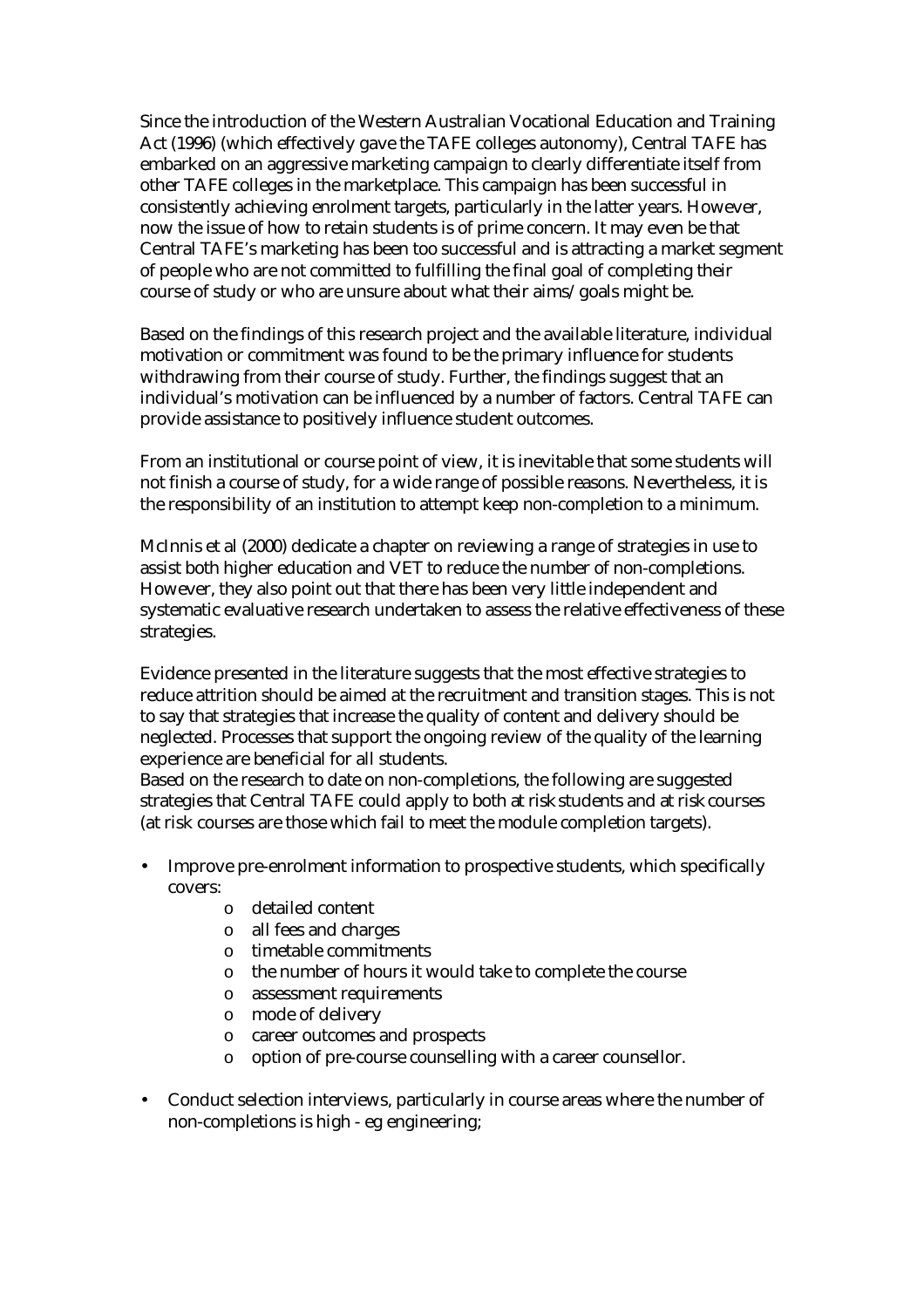- A comprehensive induction (orientation) program for students, which includes an introduction to the College facilities and services as well as the teaching area. It can also include peer group support or a mentoring program;
- A process whereby students who withdraw or leave are followed up with either a telephone interview or a survey (as has been the case with this research);
- A process whereby students who miss a specific number of classes are contacted;
- A process whereby students who miss classes can obtain class lecture notes;
- A transition program for full-time school leavers commencing study at Central TAFE for the first time (this would be of particular benefit for young men); and
- A process of referral to professional help/assistance for students in difficulty.

It is also recommended that in the event that Central TAFE or any other TAFE institute adopts any of the various strategies suggested, a comprehensive review of the strategy be undertaken to ensure that it remains relevant over time. As both this research and the literature has indicated there is never any one reason for withdrawal and as student demographics, program and institute variables change over time, so will the strategies to address student non-completion.

# **Notes**

- 1. Module Load Output Rate (MLOR) is a variant of MLCR and is used for funding-related purposes only. The formula is identical, except MLOR includes an adjustment of Invalid Module Enrolment and includes employment outcomes, but does not include students with a disability.
- 2. Multivariate analysis of Western Australian Department of Training module load completion rates by the National Centre for Vocation Education Research (1999).
- 3. The report by McInnis et al (2000) is a very comprehensive literature review of non-completions in both the VET and HE sectors. No attempt to replicate their work has been made, so readers are referred to this report for further background reading.

# **References**

Anderson D (1999) Student services and amenities in TAFE. Australian and New Zealand Journal of Vocational Education Research, vol 7, no 1.

McInnis C, Hartley R, Polesel J, and Teese R (2000) Non-completion in vocational education and training and higher education – a literature review commissioned by the Department of Education, Training and Youth Affairs, Canberra.